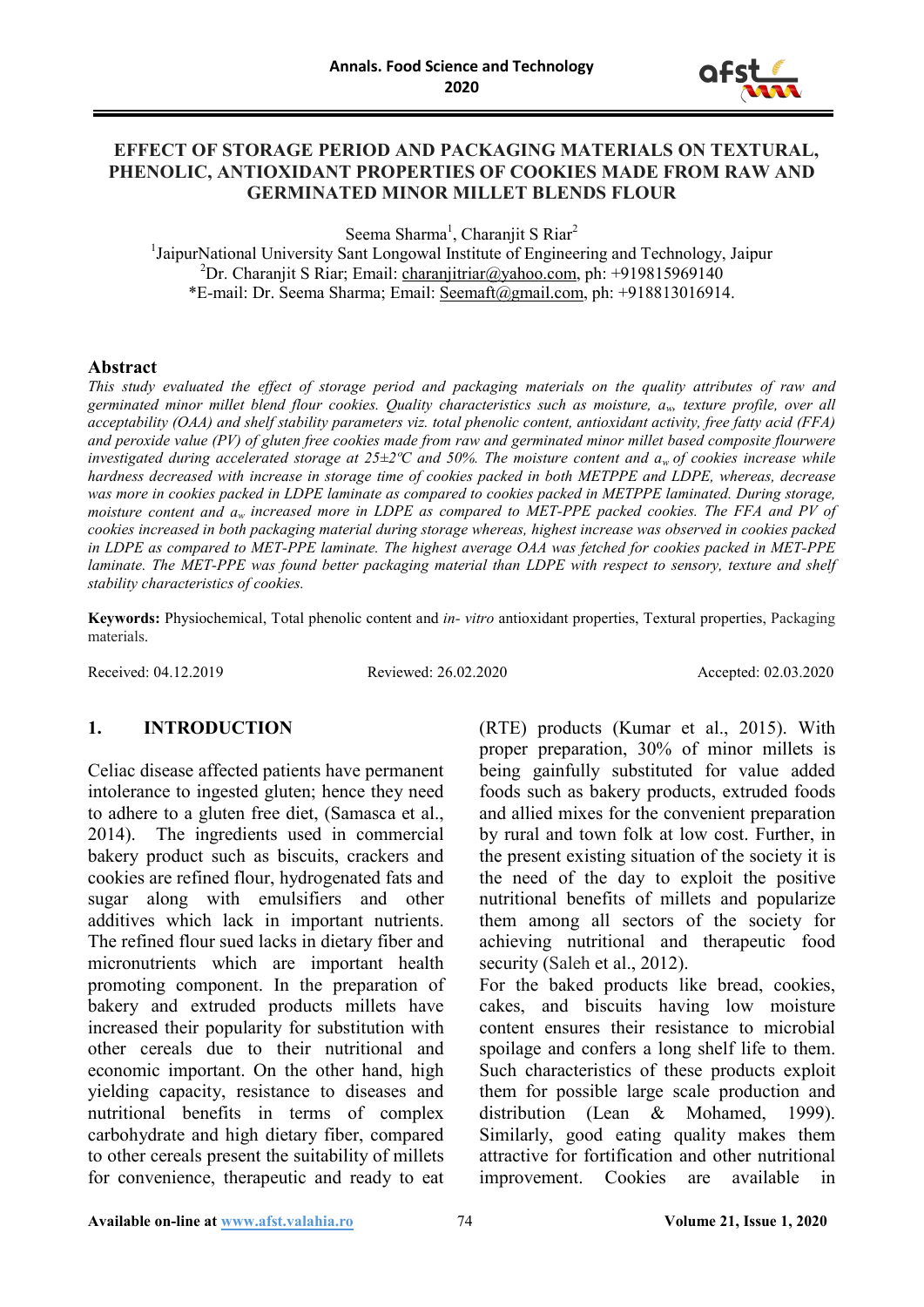

different unit packages in various flavours, shapes, sizes and with excellent organoleptic characteristics. The cookies are popular even in traditional food cultures of India due to their excellent shelf life at ambient conditions, simplicity, and ease of handling during use, transport and availability at affordable prices for the diverse consumers. The cookies, if modified suitably are probably the best vehicles to carry the nutrients to meet the nutritional demand of common consumers (Noorfarahzilah et al., 2014). The physiochemical and organoleptic properties of cookies increase by the addition of germinated lupin flour have been observed by Obeidatet al.  $(2012).$ 

According to Baixauli et al. (2008) storage stability or the shelf-life of baked products could be defined as maintenance of the sensory and physical characteristics associated with freshness. In general, cookies have the property of bending after baking unlike biscuits that break. This fact dependency of the products like cookies is due to their higher water activity and moisture content (Dhankhar, 2013). The cookies have three main hurdles for maintenance of the their fragrance during storage viz., a) the standard of hygiene and the nutritional quality ; the contact with air (oxygen) which can accelerate the lipids oxidization, b) the enzymatic activity which contributes to the acceleration of shelf-life and, c) the contaminant bacteria, molds and yeasts that represent a real microbiological risk. Packaging materials can have an important role to minimized or delay the texture changes and flavor loss manifest over the shelf life of a softbaked goods and play an important role in extending the shelf life of other cereal-based goods (toast, frozen products, biscuits, cakes, pastas) (Galic et al., 2012). Effect of multi grains powder and additives on the cookies has their influence on the physical, sensory and nutritional qualities of the cookies (Jyotsna et al., 2015). The need is sought in enhancing the nutritional quality of raw material by natural means and its application in sought after and easily available products, in the present research, using the alternative material other

than wheat flour, such as composite flour blend of raw and germinated foxtail, barnyard and kodo millets flour in different proportion based on our previous studies, cookies were prepared and storage stability based on physicochemical, textural and sensory characteristics were evaluated using two different packaging materials under accelerated storage conditions.

# **2. MATERIALS AND METHODS**

## **2.1 Packaging and storage studies of cookies**

## **2.1.1 Preparation of flour blends**

Blends for the preparation of cookies were prepared by mixing foxtail, barnyard and kodo millets flour in the ratios totalling to 100% as shown in Table 1.

| <b>Table 1 Preparation of flour blends</b> |         |          |        |  |  |  |  |  |
|--------------------------------------------|---------|----------|--------|--|--|--|--|--|
| <b>Sample</b>                              | Foxtail | Barnyard | Kodo   |  |  |  |  |  |
| (Flour)                                    | millet  | millet   | millet |  |  |  |  |  |

| Sample<br>(Flour)                           | Foxtail<br>millet<br>(%) | <b>Barnyard</b><br>millet<br>(%) | Kodo<br>millet<br>(%) | Wheat<br>flour<br>(%) |
|---------------------------------------------|--------------------------|----------------------------------|-----------------------|-----------------------|
| A <sub>1</sub><br>(Optimized<br>Raw)        | 70                       | 20                               | 10                    |                       |
| A <sub>2</sub><br>(Optimized<br>germinated) | 70                       | 20                               | 10                    |                       |

# **2.1.2 Preparation of cookies**

The cookies were prepared with slight modification in standard method of AACC 10- 50D (2000**)** using following ingredients Blend Flour (100 g), sodium bicarbonate (1.0 g), salt (1.0 g), skim milk powder (20 g),shortening (Butter-50 g), sugar (40 g) and distilled water (20 ml). Shortening and sugar were creamed using an electric mixer at medium speed for 5 min. Eggs (1) and milk (20ml) were added while mixing and the resultant mix was mixed for a period of 3 min. Blend Flour, sodium bicarbonate , and salt were mixed thoroughly and added to the cream mixture where they were all mixed together to form a dough. The dough was kneaded to a uniform thickness of 0.25 cm using hand driven sheeter and cut into circular shapes of 5 cm diameter with the help of die cutter. Baking was carried out at 185°C for  $20 \pm 5$  min in baking oven. Cookie samples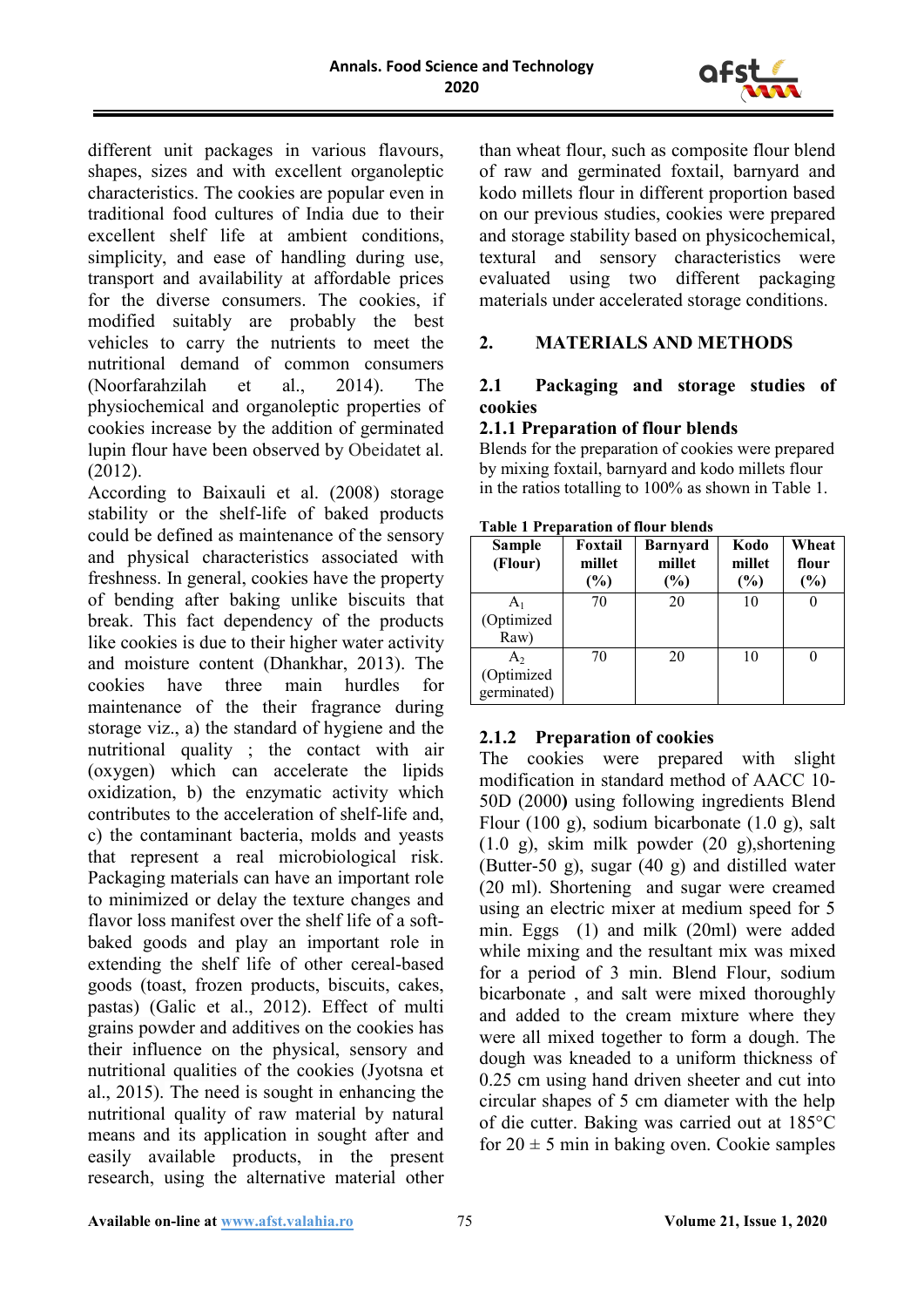

were cooled and stored in airtight containers until needed.

# **2.1.3 Packaging materials**

 $(provider$  by Polymer(India) Private limited)have been used for the storage of cookies such as MET-PPE (metalized polyester polyethylene) and LDPE (Low density polyethylene). Optimized raw and germinated cookieswere packed (6 cookies in one packet and 48 packages for one packaging materials) in the two packaging materials, heat sealed using heat seal machine (Bosch GCO200) and stored for 120 days at room temperature around (25-35ºC). Cookies were withdrawn periodically after every 20 days for analysis as per the work plan elaborated in subsequent sections.

# **2.1.4 Moisture content of cookies**

Moisture content of sample was measured in accordance with AOAC (2012). Approximately 5g sample was taken in previously dried and weighed Petridish. The sample was then dried in a hot air oven at a temperature of 70 °C until a constant weight was obtained. The sample was analyzed in triplicates and the mean was recorded. The percent moisture content was calculated as:

$$
Moisturecontent(\%) = \frac{(w_2 - w_3)}{(w_2 - w_1)} \times 100
$$

 $W1$  = weight of container with lid;  $W2$  = weight of container with lid and sample before drying; and  $W3$  = weight of container with lid and sample after drying.

# **2.1.5 Water activity of cookies**

Water activity  $(a_w)$  of the samples was measured using  $a_w$  measurement device (Hygrolab, Cole Parmer) with an accuracy of  $\pm 0.001$  at 25°C. Prior to each test, the water activity meter was turned on and allowed to warm up for 30 min. Each sample was measured by covering the bottom of a plastic disposable cup, placing the cup into the sample holder, and taking the reading as per instrument protocol

# **2.1.6 Free fatty acids contents**

Standard method of AOAC (2001) was used for determination of free fatty acids in crude

oil. 10 gm ground sample of stored cookies was taken in flask. 50 ml benzene was added and kept for 30 min for extraction of free fatty acids. 5 ml extract was taken in flask to which 5 ml benzene, 10 ml alcohol and phenolphthalein as indicator was added and titrated against 0.02 N KOH till light pink colour appeared and persisted for 15 sec.. Percentage free fatty acid was expressed as oleic acid. The FFA analyses were performed in triplicates

 $FFA(\%)$ <br>282 × 0.02NKOH × mlof alkaliused × 100  $=\frac{282\times0.02NKOH\times molofalkallused\times 100}{(%olecacid)1000\times Wt of sampletake}$  $(W_0 \,oleic acid)$ 1000 × Wt. of samp  $\times$  dilution factor  $\times$  100

# **2.1.7 Peroxide value of cookies**

Peroxide value was determined by iodometric titration method of  $(AOCS, 2003)$ . Sample  $(5 g)$ was weighed into a 250 ml iodine flask and 50 ml of chloroform was added. The mixture was shaken for 1 h in a mechanical shaker and filtered through Whatman No. 1 filter paper. 20 ml of filtrate was transferred to another iodine flask and 30 ml acetic acid was added followed by 1 ml saturated potassium iodide solution. It was kept in dark for half an hour. Then the flask was removed and 50 ml distilled water was added. The contents of flask were titrated against sodium thiosulphate solution (0.02 N) using starch (1%) as indicator to colorless end point.

Peroxidevalue (megO2 / $Kgfat$ )

 $=$   $Titrevaluex\allowbreak \hat{N}ormality of sodium this sulphate x\allowbreak \allowbreak \; 1000$ Weightoffat \*

\*Note: In case of samples, with less than 1g fat content, the PV values are expressed on sample basis.

# **2.1.8 Hardness of the cookies**

Hardness of the cookies was measured using a texture analyzer (TA-XT2i, Stable Micro Systems, UK) in a compression mode with a sharp blade-cutting probe. Pre-test, test, and post-test speeds were 1.5, 2.0, and 10.0 mm/s, respectively. Hardness (a maximum peak force) was measured for more than six cookies for each sample. The peak force to snap the cookies was reported as fracture force in 'N'.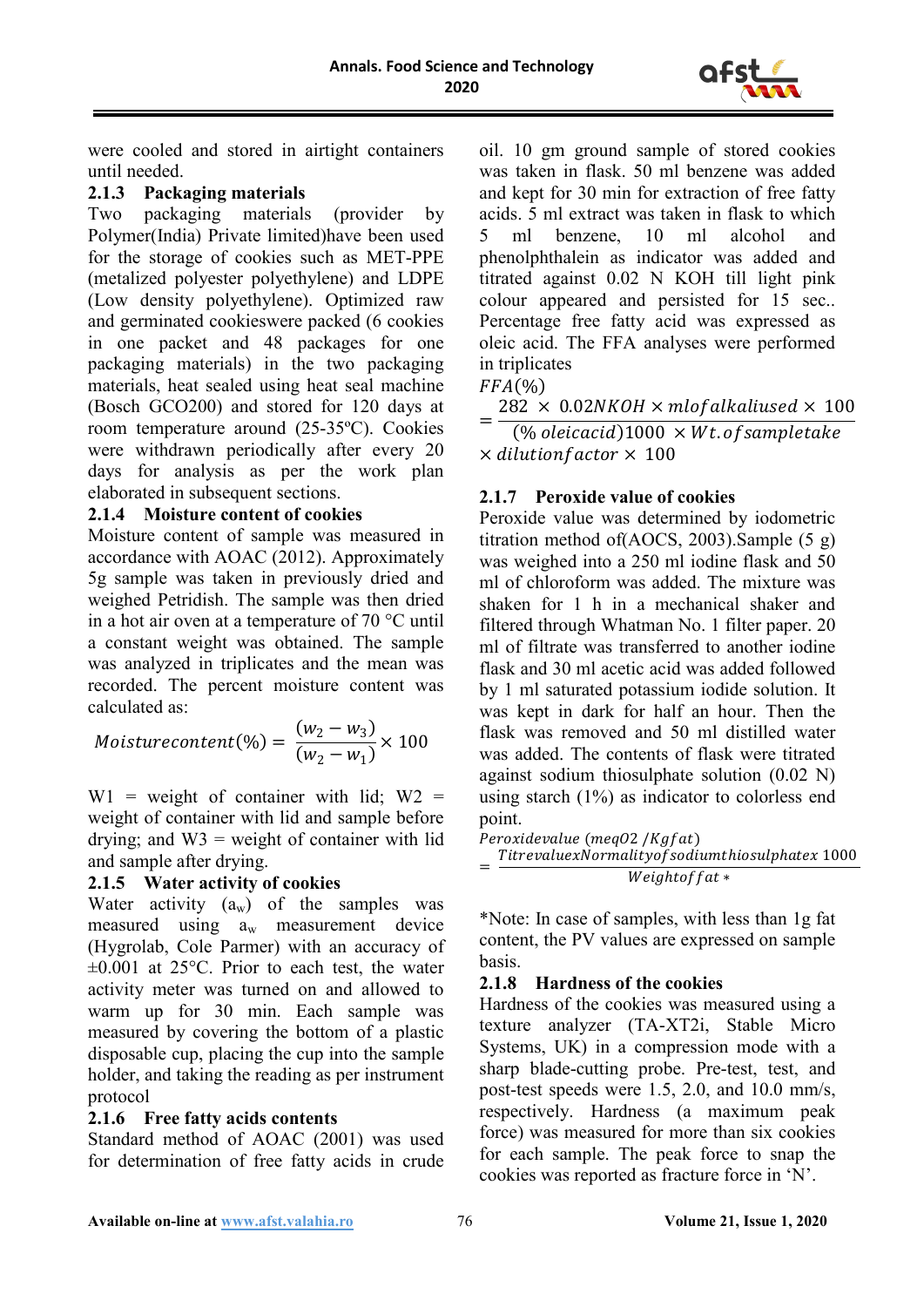

# **2.1.9 Overall acceptability of cookie**

Overall acceptability of cookies was determined according to the methods of Meilgaard et al. (1999) was selected and trained following (ISO, 1985).

# **2.2 Statistical analysis**

The analyses were carried out in triplicates and subjected to one way ANOVA by Duncan's test using Statistica-7. The mean values have been represented in the Tables at  $p<0.05$  level.

## **3 RESULTS AND DISCUSSION**

## **3.1 Chemical composition**

In previous study (Sharma et al. 2016) have been reported that the nutritional analysis of cookies prepared from flour blends of germinated minor millets optimized sample  $(A_2)$  had higher than raw minor millet flour blend  $(A<sub>2</sub>)$ of same formulations (Table 2)**.**

The present investigation was to follow the changes occurred in optimized raw and germinated flour blended cookies during 120 days of storage at ambient temperature in two different packaging material i.e. MET-PPE (metalized polyester polyethylene) and LDPE (Low density polyethylene). It would be helpful to predict the most suitable packaging material and also shelf life characteristics prediction of optimized product using modified formulation. Moisture content, water activity, peroxide value, free fatty acid, hardness and sensory score were considered as response parameters for optimized raw and germinated flour blend cookies. During 120 days of storage, at every 20 days of interval, samples of cookies were analyzed for their respective response parameters and results are discussed as follows**.**

## **3.2 Effect of packaging material and storage on characteristics of cookies**

## **3.2.1 Moisture content and water activity**

The observations of effects of two packaging materials (MET-PPE and LDPE) on the moisture content and water activity of cookies prepared from raw and germinated flour blends of millets during 120 days of storage at ambient temperature are presented in Figures 1 and 2. It was observed that two laminates significantly affected moisture content and water activity during storage. The highest average moisture value of 4.58% and 5.08 %,

| Table 2. Nutritional and functional characteristics of cookies prepared from optimized flour blend of raw and |
|---------------------------------------------------------------------------------------------------------------|
| germinated minor millets <sup>*</sup> (Sharma et al. 2016)                                                    |

| <b>Sample</b><br>S | Moisture<br>(g/100 g)       | Protein<br>(g/100 g)        | Fat<br>(g/100 g)             | Ash<br>(g/100)<br>g)             | <b>Total</b><br><b>CHO</b><br>(g/100 g) | <b>Dietary</b><br>fiber<br>(g/100 g) |                               | TPC (mg)<br>GAE/g      | <b>DPPHA</b><br>(%)   |  |  |
|--------------------|-----------------------------|-----------------------------|------------------------------|----------------------------------|-----------------------------------------|--------------------------------------|-------------------------------|------------------------|-----------------------|--|--|
| Raw<br>$(A_2)$     | $6.74 \pm 0.54$             | $9.72 \pm 0.01^b$           | $6.72 \pm 0.34$ <sup>a</sup> | $2.54 \pm 0.4$<br>$5^{\rm b}$    | $44.65 \pm 1.23$<br>h                   | $29.7 \pm 0.46^b$                    |                               | $32.23 \pm 0.34$<br>b. | $60.34 \pm 0.43$      |  |  |
| Germ<br>$(A_2)$    | $7.34 \pm 0.67$             | $11.06 \pm 0.12$<br>a       | $6.69 \pm 0.23$ <sup>a</sup> | $2.78 \pm 0.6$<br>1 <sup>b</sup> | $37.74 \pm 1.45$                        | $34.34 \pm 0.76$                     |                               | $45.43 \pm 0.21$<br>a  | $64.23 \pm 0.45$<br>a |  |  |
| <b>Sample</b>      |                             | <b>Hunter colour values</b> |                              |                                  |                                         |                                      |                               |                        |                       |  |  |
| S                  | L-value                     |                             |                              | <i>a</i> -value                  |                                         |                                      | <i>b</i> -value               |                        |                       |  |  |
| Raw<br>$(A_2)$     | 59.13 $\pm$ 2.45 $^{\circ}$ |                             |                              | $9.71 \pm 0.25^b$                |                                         |                                      | $31.27 \pm 1.77$ <sup>b</sup> |                        |                       |  |  |
| Germ<br>$(A_2)$    | $50.01 \pm 1.99^b$          |                             |                              | $11.45 \pm 0.13^a$               |                                         |                                      | $30.86 \pm 1.23$ <sup>C</sup> |                        |                       |  |  |

 $n=3$ , Mean  $\pm$ standard deviation values in the same column which are not followed by the same letter are significantly different (p < 0.05). A2 refers to cookies made from flour blend of raw and germinated foxtail, barnyard and kodo millets flour in the proportions of 70:20:10, respectively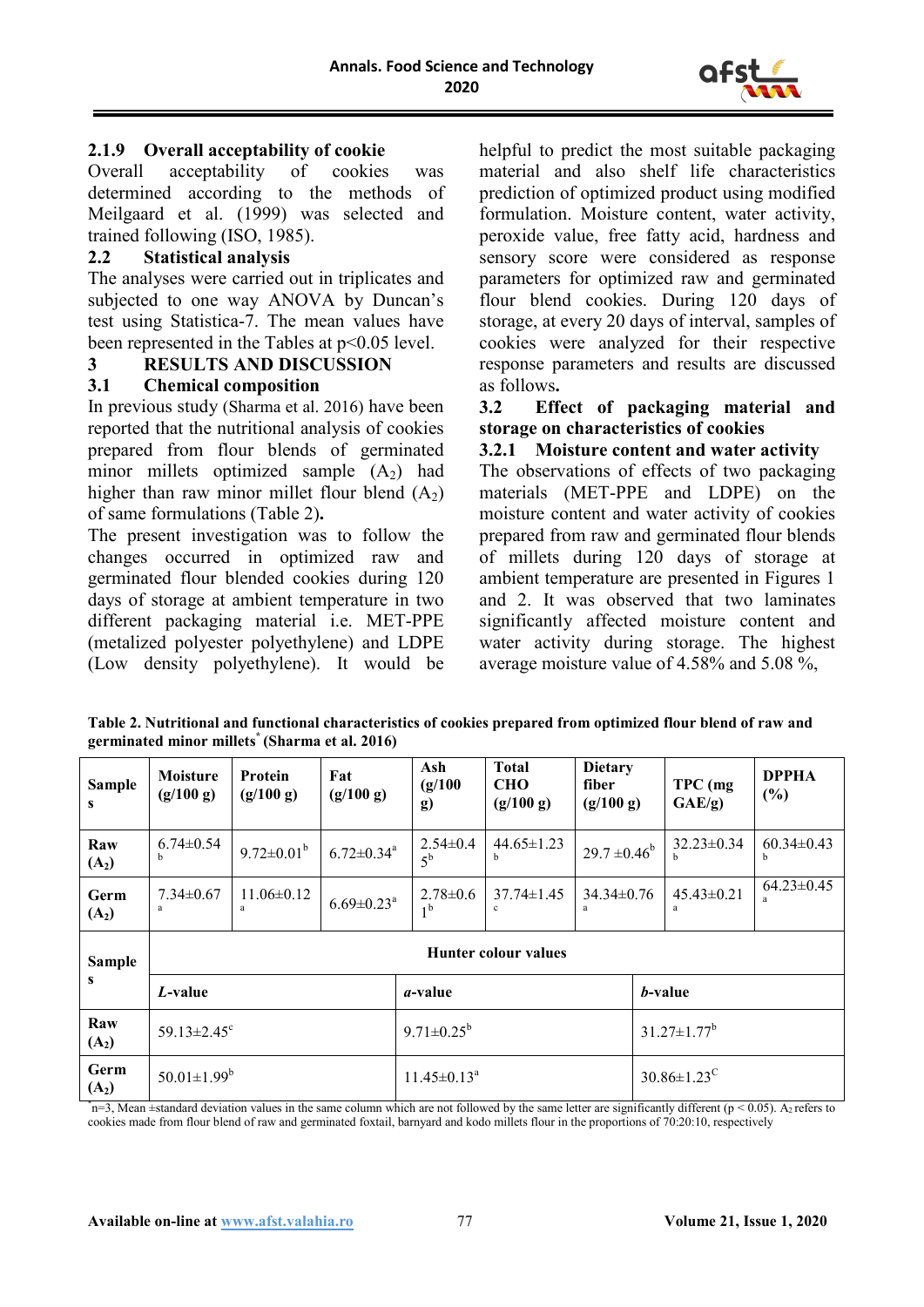

respectively, were observed for raw and germinated flour cookies packed in LDPE, while the lowest average moisture values, 4.38 % and 4.93 % were observed for raw and germinated flour cookies, respectively, packed in MET-PPE laminate. A similar observation for cookies was observed by Jan et al. (2017). Water activity is one of the most important determinants of storage life of dehydrated products, whereas; a higher water activity value of (>0.8) facilitates diverse microbial growth (Al-Eisa et al., 2006) at varying temperature (Ellin, 2007). The highest average water activity was shown by the raw and germinated cookies as 0.72 and 0.78, respectively packed in LDPE laminate while the lowest average water activity was values were 0.51 and 0.58, respectively, for raw and germinated millets flour cookies packed in MET-PPE laminate. The range (0.4–0.6) of water activity values denotes the potential for a shelf stability of the products (Vadukapuram et al., 2007). Lipids are most stable to oxidation when water activity is within the range of 0.3–0.6 and all water activities under 0.75 values are considered acceptable in preventing microbial growth (Dar et al., 2014).

Moisture content plays a critical role in determining the shelf stability of food products. It is also evident from the Figure 2 (b) that moisture content values increased significantly in germinated flour blend cookies as compared the raw millet flour cookies packed in two different packaging materials. The increase of  $a_w$  and moisture content of packed (MET-PPE/LDPE) cookies may be due to a water diffusion phenomenon of packaging materials. Cookies samples packed in METPPE had lower moisture and water activity as compared to LDPE packed because the METPPE is considered having low water vapour transmission rate (WVTR). Although a significant increase in the average moisture content in both raw and germinated flour cookies had been observed up to 120 days of storage, however the average increase was less significant between 80 and 100 days of storage interval. This may be the result of attaining the maximum instant absorption of water by

organic polymers of cookies followed by internal migration of water and further increase in water absorption capacity.

It was observed from Figure 2 (a-b) that germinated flour cookies continued to gain more moisture content as compared to raw blended flour cookies similarly the increase in the moisture content of cookies packed in LDPE was more as compared to METPPE laminate. Nagi et al. (2012) reported that the moisture gets absorbed in biscuits during three months of storage whereas, the moisture content was absorbed lesser in product that were packed in laminated pouches during storage which might have been due to the impervious nature of aluminum foil in laminate to air and water vapour. The moisture content of flaxseed cookies does not change significantly during storage up to 90 days at 26-280◦ C in metalized polyester pouches (Rajiv et al., 2012). The gain in moisture content in product might be due to hygroscopic nature of dried product, storage environment (temperature and relative humidity) as well as nature of packaging material (Nagi et al.,2012). The maximum limit of moisture content is 5.0% recommended by Bangladesh Standards and Testing Institution (BSTI) for biscuits (BDS383 2001). The result showed that the moisture content was below the maximum value at the end of shelf life packed in METPPE laminate up to 120 days as compared to cookies packed in LDPE laminate. Butt et al. (2004) observed a similar increase in moisture content of breakfast cereals during a storage period of 6 months and in barnyard millet cookies (Surekha et al., 2013).

# **3.2.2 Hardness of cookies**

Hardness is the main criteria for assessing the overall quality of end products like cookies. The texture changes during storage at room temperature, in terms of hardness of cookies samples of raw and germinated millets are shown in Tables 3 and 4. Hardness decreased with increase in storage time of cookies packed in both METPPE and LDPE, whereas, decrease was more in cookies packed in LDPE laminate as compared to cookies packed in METPPE laminated.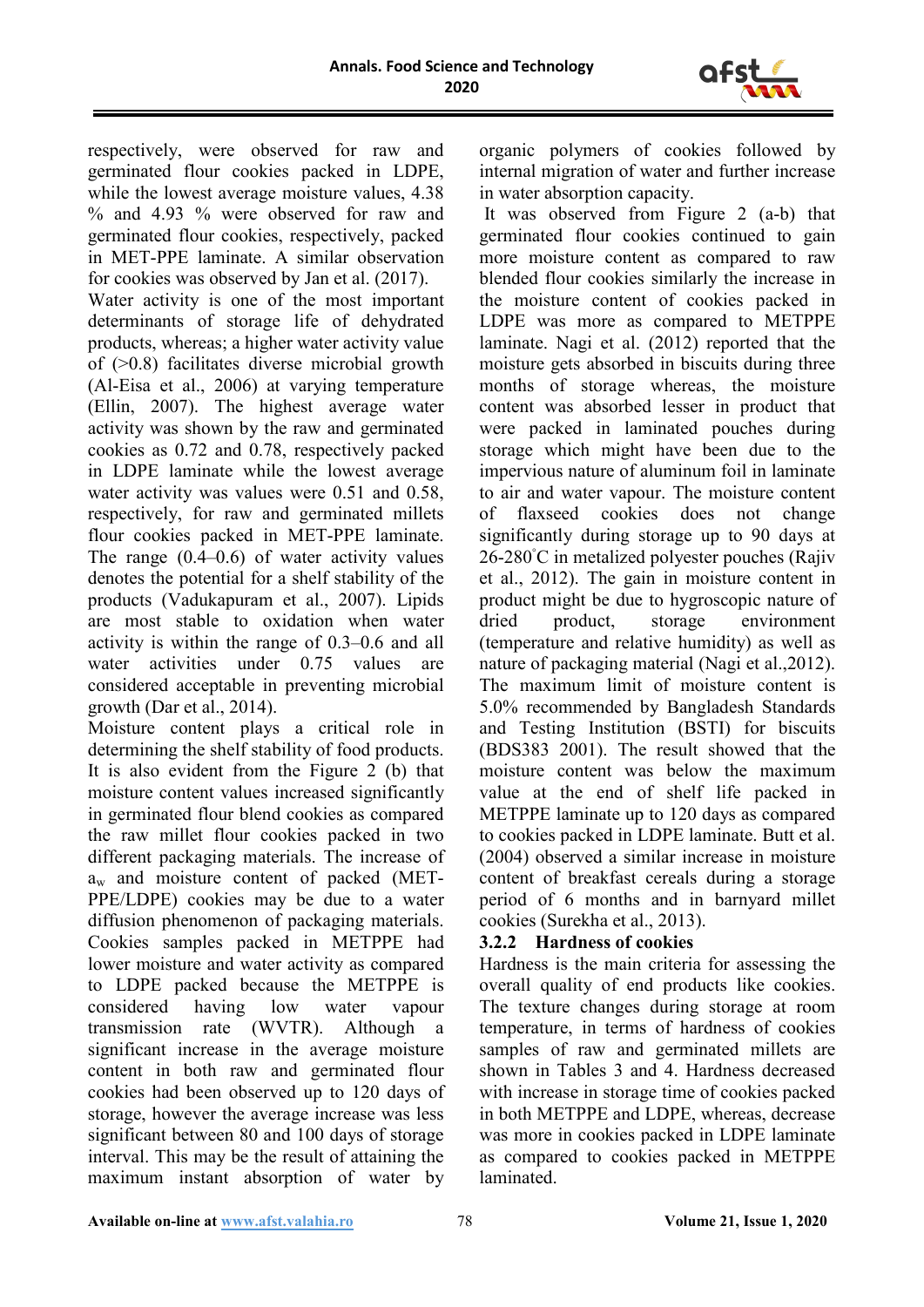



**Figure 1. Effect of storage periods and packaging materials on water activity of cookies prepared from flour blends of (a) raw, and (b) germinated minor millets**



**Figure 2. Effect of storage periods and packaging materials on moisture content of cookies prepared from flour blends of (a) raw, and (b) germinated minor millets**

The hardness of dry/dehydrated foods is affected by the moisture content and water activity and other physicochemical aspects related to the product composition, i.e. interactions between ingredients, such as fat, sugar, flour. The effect of water activity on crispness was more important than temperature. Cookie samples at water activity values less than critical water activity values maintained their crispness and texture Carter et al. (2015). Moisture migration and redistribution, physical changes of the main cookies components and the interactions between them which become highly heterogeneous during storage have a significant impact on product texture. The value of water activity and moisture content corresponding to consumer rejection varies according to the type of product. Hough et al. (2001) reported that loss of crispness of biscuits during storage is evident when water activity values range between 0.43 and 0.60. Similar results were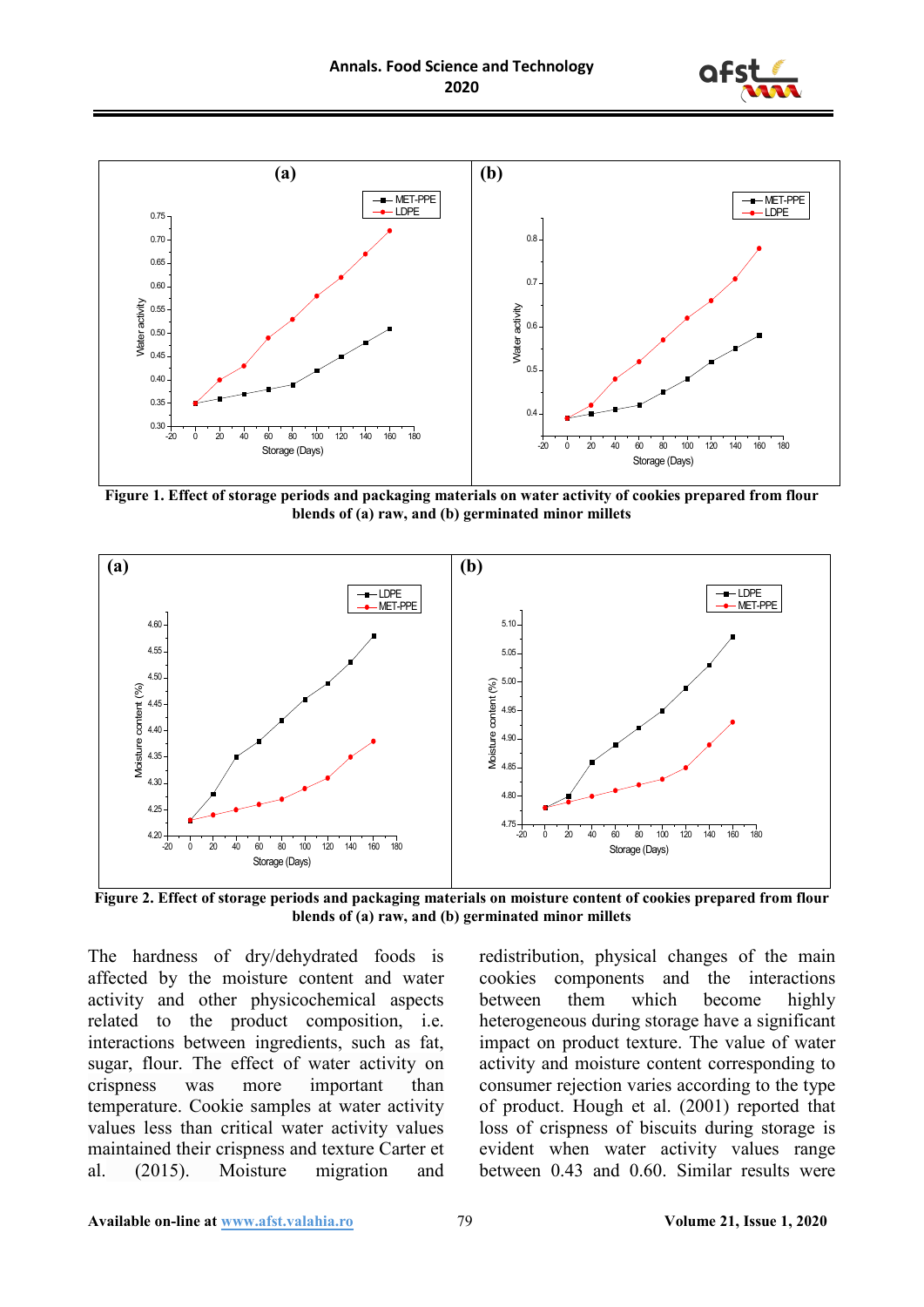

reported by Charunuch et al. (2007) in rice snacks stored for 4 months.

# **3.2.3 Peroxide value**

Peroxide value is the measure of fat stability in food and is an index of its shelf stability, (Gunstone, 2008), the oils having peroxide value of above 10 m eq/kg are considered<br>rancid. Packaging material significantly rancid. Packaging material affected the peroxide value of raw and germinated millet flour cookies. The lowest peroxide value was observed for raw as well as germinated flour cookies packed in METPPE laminate while the highest peroxide values were found for raw and germinated flour cookies packed in LDPE. The peroxide value increased with increase in storage time and reach to a maximum value after 120 days of storage (Tables3 and 4). Rajiv et al.(2012) also reported that peroxide value of cookies increases during storage upto 120 days, due to increase in their moisture content which promoted fat hydrolysis during storage. Pearson (1970) reported that peroxide value range of 10-20 meq/kg indicates that food product is considered rancid but still acceptable, while more than 20 meq/kg, the food product can be considered already rancid and unacceptable to consume. The peroxide values of the raw and germinated flour cookies packed in MET-PPE laminate up to 120 days were well below the maximum desirable value as compared to cookies packed in LDPE. Other researchers also reported an increase in peroxide value of cookies during storage (Arogba, 2002).

# **3.2.4 Free fatty acid**

A significant  $(p \le 0.05)$  increase in the average free fatty acid content of raw and germinated millet flour cookies was observed up to 120 days of storage except between 80 and 100 days of interval (Tables 3 and 4). The lowest free fatty acid content was observed on 0 day of storage while the highest free acid content was found on 120 days of storage. It was observed that increase in the free fatty acid content of cookies packed in LDPE laminate was more as compared with MET-PPE laminate. This might be due to decrease in water activity, i,e. free water as observed in water active analysis however the free fatty acid increase during storage in cookie can be considered as hydrolytic rancidity phenomenon. Anonymous, (1991) reported that, according to the Turkish standards, a FFA value is allowed to go as high as 1.5% for biscuits and similar products. FFA values of the all raw and germinated cookies in present case were below the maximum value at the end of storage period of 120 days when packed in MET-PPE laminate up to 120 days. Ajay Singh & Pradyuman Kumar (2019) also reported an increase in free fatty acid content of biscuits during storage. Similar increase of free fatty acid content during storage of wheat flour based cookies has been reported (Butt et al., 2004).The products that develop rancid flavor when free fatty acid percentage increase above1% are unfit for consumption (Erickson & Frey, 1994).

| <b>Storage</b><br><b>Periods</b> | <b>Hardness</b><br>(N) |                          | Free fatty acid<br>(mg KOH/g) |                            | Peroxide value<br>(m eq. peroxide/Kg) |                              |  |
|----------------------------------|------------------------|--------------------------|-------------------------------|----------------------------|---------------------------------------|------------------------------|--|
|                                  | <b>MET PPE</b>         | <b>LDPE</b>              | <b>MET PPE</b>                | <b>LDPE</b>                | <b>MET PPE</b>                        | <b>LDPE</b>                  |  |
| $\theta$                         | $44.71 \pm 0.30^a$     | $44.30 \pm 0.30^a$       | $0.26 \pm 0.01^{\text{a}}$    | $0.26 \pm 0.01^{\text{a}}$ | $1.74 \pm 0.03^{\text{a}}$            | $1.80 \pm 0.03^{\text{a}}$   |  |
| 20                               | $44.11 \pm 0.60^a$     | $43.47 \pm 0.40^{\circ}$ | $0.26 \pm 0.03^b$             | $0.39 \pm 0.05^{\text{a}}$ | $1.78 \pm 0.03^b$                     | $1.98 \pm 0.06^{\mathrm{a}}$ |  |
| 40                               | $43.80 \pm 0.40^a$     | $42.07 \pm 0.60^{\circ}$ | $0.37 \pm 0.05^{\rm b}$       | $0.43 \pm 0.03^{\text{a}}$ | $1.87 \pm 0.05^{\circ}$               | $2.28 \pm 0.20^a$            |  |

## **Table 3Effect of storage on various quality parameters of cookies prepared from raw minor millets flour blends\***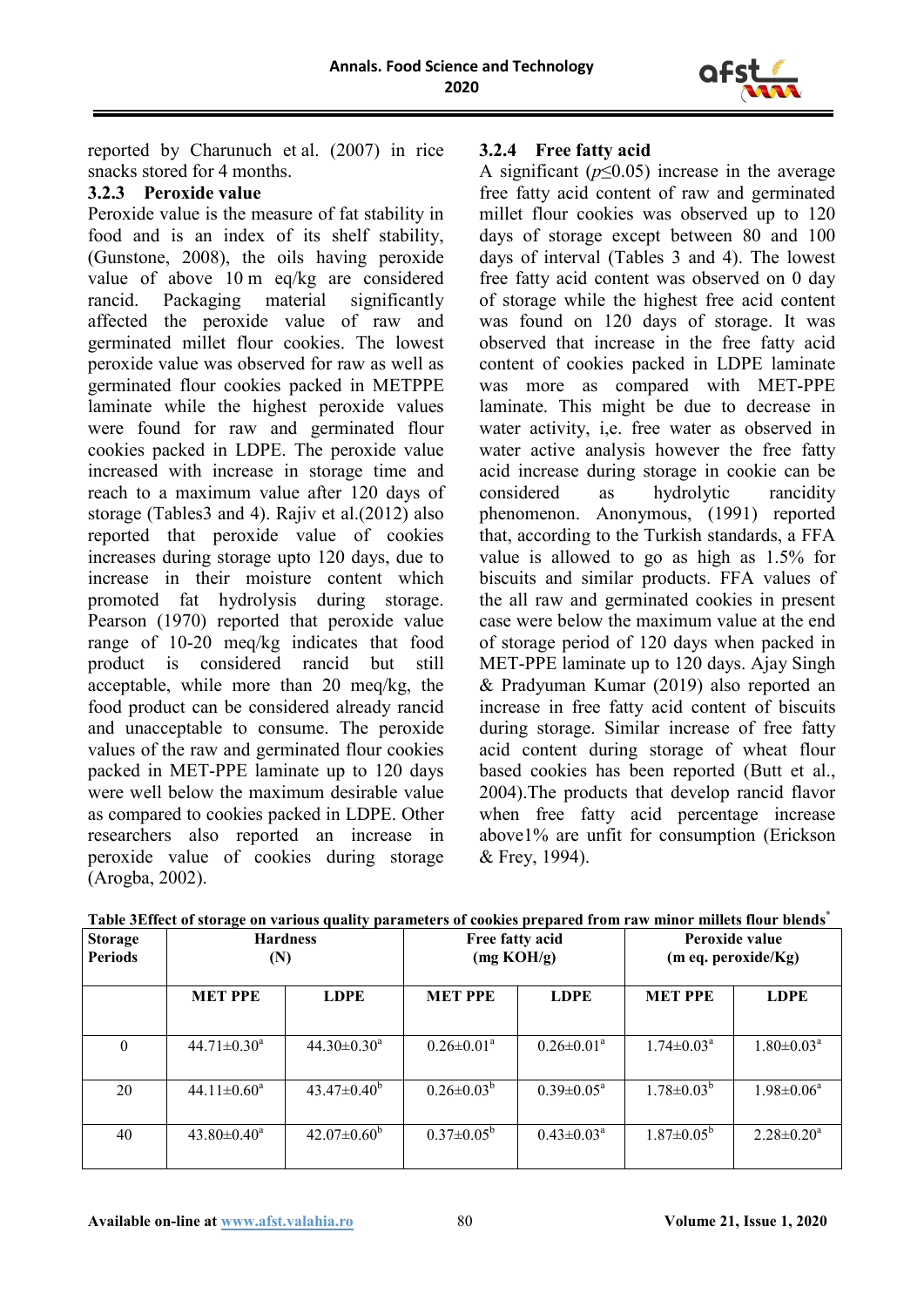#### **Annals. Food Science and Technology 2020**



| 60  | $43.56 \pm 0.80^{\circ}$ | $41.54 \pm 0.10^b$       | $0.42 \pm 0.03^b$       | $0.68 \pm 0.08^a$            | $1.96 \pm 0.08^b$ | $2.54 \pm 0.22^{\mathrm{a}}$ |
|-----|--------------------------|--------------------------|-------------------------|------------------------------|-------------------|------------------------------|
| 80  | $42.98 \pm 0.12^a$       | $39.98 \pm 0.80^{\circ}$ | $0.58 \pm 0.04^{\circ}$ | $0.79 \pm 0.11^{\circ}$      | $2.12 \pm 0.11^b$ | $2.99 \pm 0.30^a$            |
| 100 | $42.34 \pm 0.10^a$       | $38.89 \pm 0.10^b$       | $0.69 \pm 0.04^b$       | $0.86 \pm 0.14$ <sup>a</sup> | $2.34\pm0.14^b$   | $3.18 \pm 0.22^{\text{a}}$   |
| 120 | $41.46\pm0.14^a$         | $37.17\pm0.16^{\circ}$   | $0.76 \pm 0.08^b$       | $0.98 \pm 0.20^a$            | $2.56 \pm 0.11^b$ | $3.52 \pm 0.11^a$            |
| 140 | $40.06 \pm 0.11^{\circ}$ | $35.41 \pm 0.11^b$       | $0.79 \pm 0.11^{\circ}$ | $1.45 \pm 0.25^{\text{a}}$   | $2.68 \pm 0.09^b$ | $3.85 \pm 0.16^a$            |
| 160 | $39.76 \pm 0.13$         | $33.23 \pm 0.60^{\circ}$ | $0.89 \pm 0.02$         | $1.67 \pm 0.34$              | $3.45 \pm 0.03$   | $4.13 \pm 0.13$              |

**\* n=3,**Mean values in the same row which are not followed by the same letter are significantly different (p ≤ 0.05).Values represent mean ± standard deviation (n = 3), MET PPE *-*metalized polyester polyethylene, LDPE *-*Low density polyethylene

|                     |  | Table 4Effect of storage on various quality parameters of cookies prepared from germinated minor millets flour |
|---------------------|--|----------------------------------------------------------------------------------------------------------------|
| blends <sup>*</sup> |  |                                                                                                                |

| <b>Storage</b><br><b>Periods</b><br>(days) | <b>Hardness</b><br>(N)   |                               | Free fatty acid                | (mg KOH/g)                   | Peroxide value<br>(m eq. peroxide/Kg) |                              |  |
|--------------------------------------------|--------------------------|-------------------------------|--------------------------------|------------------------------|---------------------------------------|------------------------------|--|
|                                            | <b>MET PPE</b>           | <b>LDPE</b>                   | <b>MET PPE</b>                 | <b>LDPE</b>                  | <b>MET PPE</b>                        | <b>LDPE</b>                  |  |
| $\mathbf{0}$                               | $39.99 \pm 0.30^a$       | $39.99 \pm 0.30^a$            | $0.30 \pm 0.01^a$              | $0.30 \pm 0.01^a$            | $2.66 \pm 0.03^{\text{a}}$            | $2.66 \pm 0.03^{\text{a}}$   |  |
| 20                                         | $39.50 \pm 0.60^{\circ}$ | $39.34 \pm 0.40^b$            | $0.35 \pm 0.03^b$              | $0.45 \pm 0.05^a$            | $2.69 \pm 0.03^b$                     | $2.75 \pm 0.06^a$            |  |
| 40                                         | $39.20 \pm 0.40^a$       | $38.20 \pm 0.60^b$            | $0.46 \pm 0.05^{\rm b}$        | $0.53 \pm 0.03^{\text{a}}$   | $2.78 \pm 0.05^{\rm b}$               | $2.88 \pm 0.20^a$            |  |
| 60                                         | $38.96 \pm 0.80^a$       | $36.67 \pm 0.10^b$            | $0.52 \pm 0.03^b$              | $0.68 \pm 0.08^a$            | $2.83 \pm 0.08^b$                     | $3.15 \pm 0.22^a$            |  |
| 80                                         | $38.11 \pm 0.12^a$       | $37.11 \pm 0.80^b$            | $0.61 \pm 0.04$                | $0.72 \pm 0.11^a$            | $2.92 \pm 0.11^b$                     | $3.65 \pm 0.30^a$            |  |
| 100                                        | $37.89 \pm 0.10^a$       | $36.02 \pm 0.10^b$            | $0.70 \pm 0.04^b$              | $0.89 \pm 0.14$ <sup>a</sup> | $3.66 \pm 0.14^b$                     | $3.93 \pm 0.22$ <sup>a</sup> |  |
| 120                                        | $37.56 \pm 0.14^a$       | $35.30\pm0.16^b$              | $0.88 \pm 0.08^b$              | $0.99 \pm 0.20$ <sup>a</sup> | $3.73 \pm 0.11^b$                     | $4.27 \pm 0.11^a$            |  |
| 140                                        | $36.16 \pm 0.11^a$       | $34.54 \pm 0.11^b$            | $0.94 \pm 0.11^{\overline{b}}$ | $1.17 \pm 0.25$ <sup>a</sup> | $3.80 \pm 0.09^b$                     | $4.98 \pm 0.16^a$            |  |
| 160                                        | $35.56 \pm 0.12^b$       | $33.45 \pm 0.23$ <sup>c</sup> | $1.06 \pm 0.14$ <sup>c</sup>   | $1.78 \pm 0.03^b$            | $4.23 \pm 0.04$ °                     | $5.02 \pm 0.18^b$            |  |

**\*n=3;** Mean values in the same row which are not followed by the same letter are significantly different (p≤0.05), Values represent mean ± standard deviation (n = 3), MET PPE-metalized polyester polyethylene, LDPE-Low density polyethylene

## **3.2.5 Total phenolic content and antioxidant properties**

The effect of storage period on total phenolic content and *in vitro* antioxidant properties of raw and germinated millet flour cookies are described in Table 5. The *in vitro*antioxidant activity of raw and germinated millet flour cookiesevaluated by total phenolic content and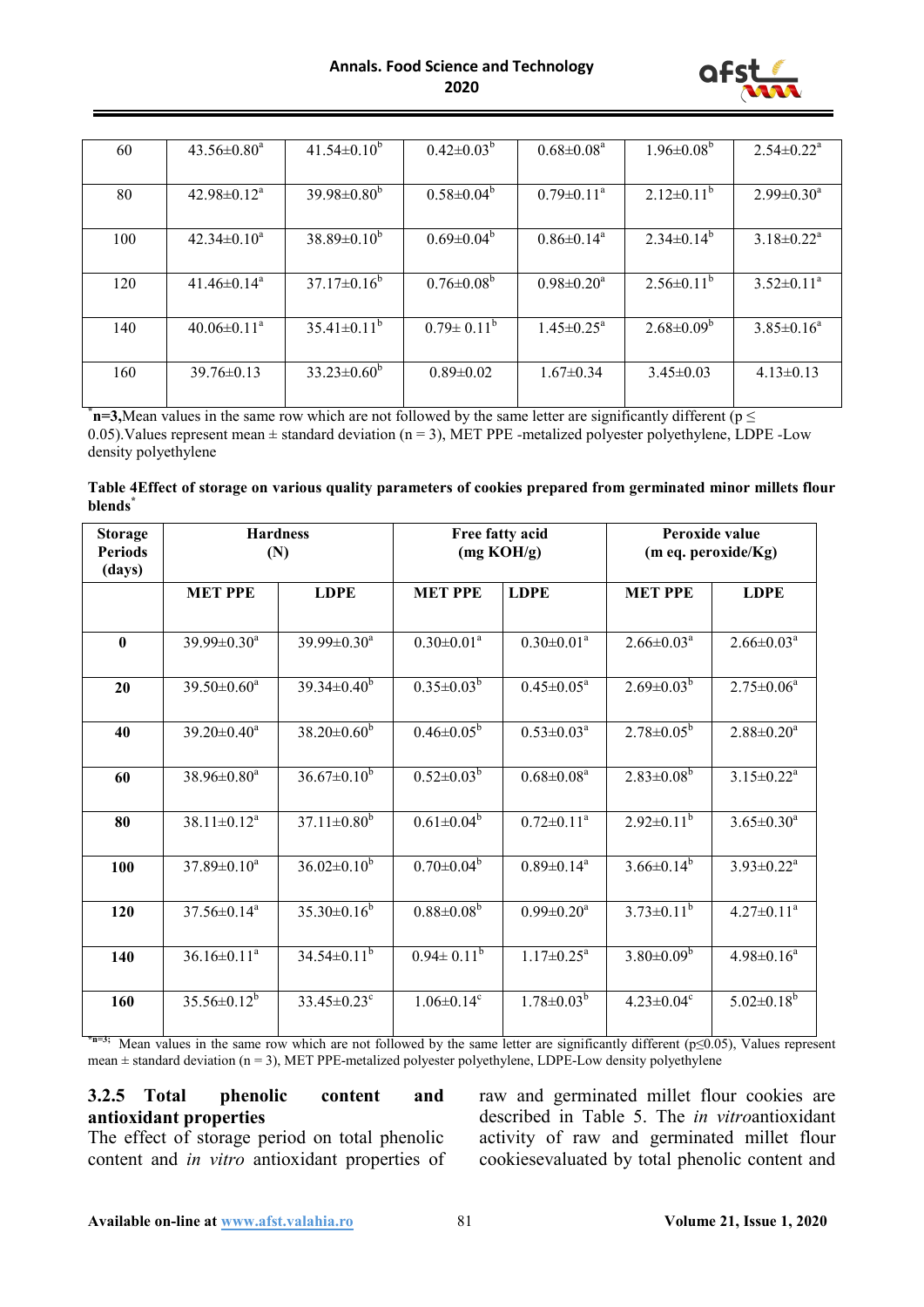

DPPH (%) fall during 6 months of storage. The decrease in total phenolic content and *in vitro*antioxidant activity during first 3 months was less prominent compared to last 3 months of storage. The TPC (mg GAE/g) of bran enriched extruded snac raw and germinated millet flour cookies ranged from 32.23 to 25.21 mg GAE/g and 45.43 to 38.31 mg GAE/g, respectivily similarly, DPPH (%) ranged from 60.34 to 53.34 % and 64.34 to 56.45 %. The antioxidant activity decrease during storage may be attributed to dilution of antioxidant components by increased moisture and also to possible oxidation of antioxidant components under favorable conditions during storage. Camire et al. (2007) while working on lipid oxidation in extruded corn reported that phenolic components are lost during storage.

# **3.3.6 Overall acceptability (Sensory Characteristics)**

Sensory studies of the product are important for estimating its acceptability and commercial significance. Significant effect of packaging material on over all acceptability of raw as well as germinated millets flour cookies was observed (Figure 3 (a-b)). The highest average over all acceptability was observed for raw and germinated flour cookies packed in METPPE laminate while the lowest average over all acceptability was observed for cookies packed in LDPE laminate. Jan et al. (2017) proposed that laminated could be the suitable packaging material for cookies line product in their studies. No significant change in over all acceptability was observed in stored cookies up to 120 days but afterwards significant decrease in the overall acceptability was found. The highest average overall acceptability was observed up to 20 days of storage period while the lowest over all acceptability was observed at 120 days of storage which further decrease to lowest value. Decrease in the overall acceptability of cookies packed in LDPE laminate was more note worthy than METPPE laminate (Fig. 3 (a-b)). The overall change in the sensory acceptability of the samples could

**Table 5. Effect of storage on total phenoliccontent and** *in vitro* **antioxidant activity of cookies prepared from raw**  and germinated minor millets flour blends<sup>\*</sup>

| <b>Storag</b><br>e<br>period<br>(Days) | <b>Total</b><br>phenolic<br>content<br>(mg)<br>$GAE/g$ )<br>(Raw<br>$A_2$<br><b>LDPE</b> | <b>Total</b><br>phenolic<br>content<br>(mg)<br>$GAE/g$ ) (<br>Germ $A_2$ )<br><b>LDPE</b> | DDPH(<br>$\%$ )<br>(Raw<br>$A_2$<br><b>LDPE</b> | DDPH(<br>$\%$ )<br>(Germ<br>$A_2$ ) $LDP$<br>E | <b>Total</b><br>phenolic<br>content<br>(mg<br>$GAE/g$ )<br>(Raw<br>$A_2$<br><b>MET</b><br><b>PPE</b> | <b>Total</b><br>phenolic<br>content<br>(mg<br>$GAE/g$ ) (<br>Germ $A_2$ )<br><b>MET</b><br><b>PPE</b> | $DDPH$ (%<br>(Raw A <sub>2</sub> )<br><b>MET</b><br><b>PPE</b> | <b>DDPH</b><br>(%)<br>(Ger A <sub>2</sub> )<br><b>MET PPE</b> |
|----------------------------------------|------------------------------------------------------------------------------------------|-------------------------------------------------------------------------------------------|-------------------------------------------------|------------------------------------------------|------------------------------------------------------------------------------------------------------|-------------------------------------------------------------------------------------------------------|----------------------------------------------------------------|---------------------------------------------------------------|
| $\bf{0}$                               | $32.23 \pm 0.$<br>34 <sup>a</sup>                                                        | $45.43 \pm 0.21$ <sup>a</sup>                                                             | $60.34 \pm 0.$<br>43 <sup>a</sup>               | $64.23 \pm 0.$<br>$45^{\mathrm{a}}$            | $32.23 \pm 0.$<br>34 <sup>b</sup>                                                                    | $45.43 \pm 0.2$<br>1 <sup>a</sup>                                                                     | $60.34 \pm 0.4$<br>$3^a$                                       | $64.34 \pm 0.43$ <sup>a</sup>                                 |
| 20                                     | $30.12 \pm 0.$<br>$12^b$                                                                 | $44.32 \pm 0.21^b$                                                                        | $59.32 \pm 0.$<br>$43^{\rm b}$                  | $63.23 \pm 0.$<br>$35^{\rm b}$                 | $32.23 \pm 0.$<br>$34^{\rm b}$                                                                       | $45.43 \pm 0.2$<br>1 <sup>a</sup>                                                                     | 60.34 $\pm$ 0.4<br>$3^a$                                       | $63.34 \pm 0.43^a$                                            |
| 40                                     | $29.34 \pm 0.$<br>$23^{\circ}$                                                           | 43.34 $\pm$ 0.21 $\rm ^{c}$                                                               | $58.32 \pm 0.$<br>$43^{\circ}$                  | $62.34 \pm 0.$<br>34 <sup>c</sup>              | $31.34 \pm 0.$<br>$54^{\rm b}$                                                                       | 44.32 $\pm$ 0.2<br>$3^{\rm b}$                                                                        | 59.34 $\pm$ 0.2<br>$3^b$                                       | 62.43 $\pm$ 0.23 <sup>b</sup>                                 |
| 60                                     | $28.34 \pm 0.$<br>$42^d$                                                                 | 42.32 $\pm$ 0.21 <sup>d</sup>                                                             | $57.32 \pm 0.$<br>$43^d$                        | $61.24 \pm 0.$<br>$54^d$                       | $30.54 \pm 0.$<br>$23^{\rm b}$                                                                       | 43.34 $\pm$ 0.4<br>$3^{\circ}$                                                                        | 58.45 $\pm$ 0.4<br>$53^{\circ}$                                | 61.22 $\pm$ 0.54 $\rm{^c}$                                    |
| 80                                     | $27.32 \pm 0.$<br>$22^e$                                                                 | 41.53 $\pm$ 0.21 $^{\rm e}$                                                               | $56.34 \pm 0.$<br>$43^{\circ}$                  | $60.45 \pm 0.$<br>$23^e$                       | $29.32 \pm 0.$<br>$56^{\rm b}$                                                                       | $42.12 \pm 0.2$<br>1 <sup>d</sup>                                                                     | $57.34 \pm 0.2$<br>$5^d$                                       | $60.32 \pm 0.21$ <sup>d</sup>                                 |
| 100                                    | $26.31 \pm 0.$<br>$54^{\mathrm{f}}$                                                      | 40.32 $\pm$ 0.21 $^{\rm f}$                                                               | $55.34 \pm 0.$<br>$43^{\mathrm{f}}$             | 59.34 $\pm$ 0.<br>34 <sup>f</sup>              | $28.34 \pm 0.$<br>$13^{\rm b}$                                                                       | $41.22 \pm 0.3$<br>$3^e$                                                                              | $56.34 \pm 0.1$<br>$5^{\rm e}$                                 | 59.23 $\pm$ 0.35 $^{\circ}$                                   |
| 120                                    | $25.32 \pm 0.$<br>56 <sup>g</sup>                                                        | 39.23±0.21 <sup>g</sup>                                                                   | $54.32 \pm 0.$<br>43 <sup>g</sup>               | 58.34 $\pm$ 0.<br>56 <sup>g</sup>              | $27.54 \pm 0.$<br>43 <sup>b</sup>                                                                    | $40.32 \pm 0.2$<br>$5^{\rm f}$                                                                        | 55.34 $\pm$ 0.2<br>3 <sup>f</sup>                              | 58.12 $\pm$ 0.42 <sup>f</sup>                                 |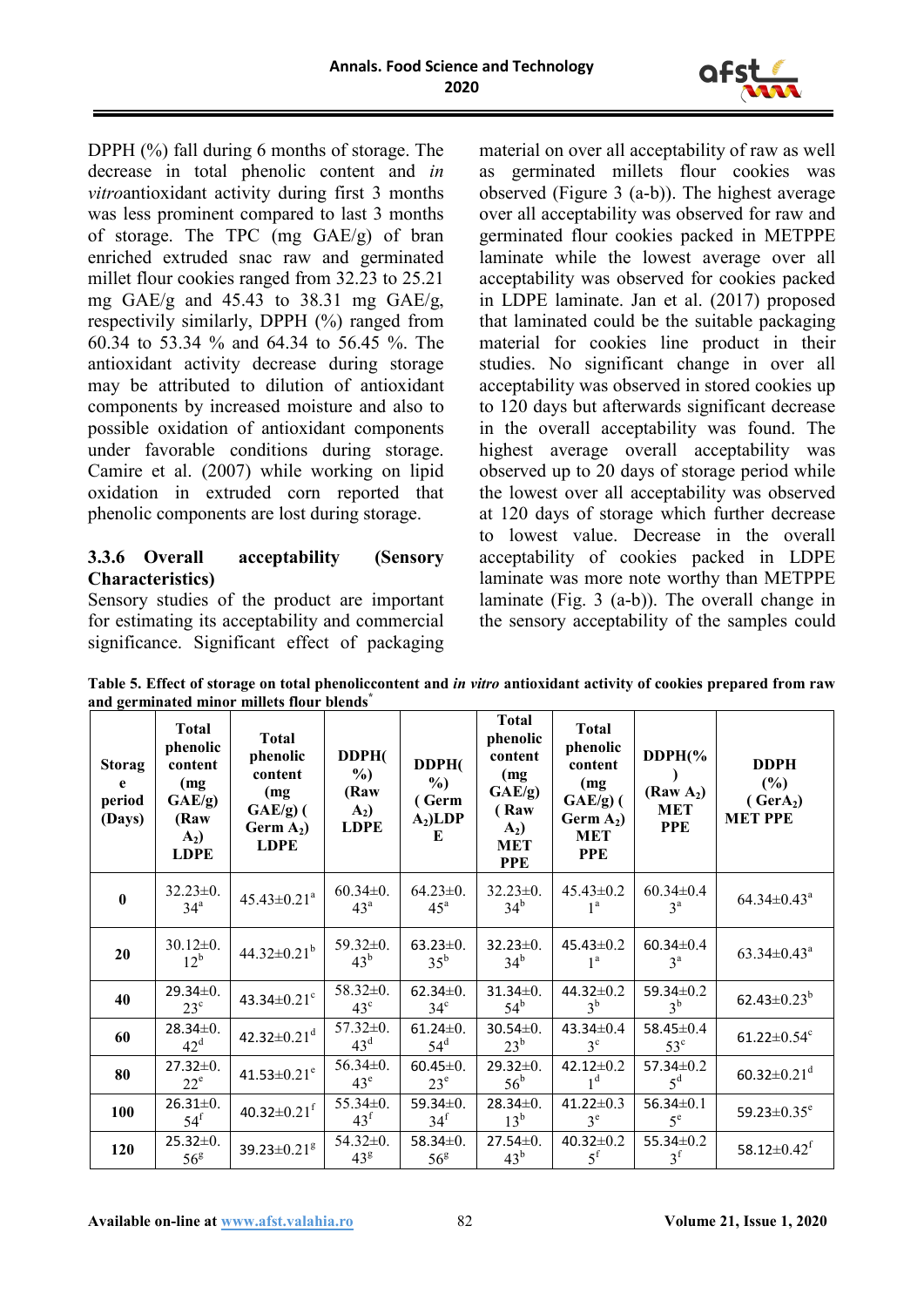

| 140 | $24.12 \pm 0.$<br>$64^h$ | 38.43 $\pm$ 0.21 <sup>h</sup> | $53.23 \pm 0.$<br>$43^h$ | 57.32 $\pm$ 0.<br>$\epsilon$ $\tau$ h | $26.12 \pm 0.$<br>56°                 | $39.18 \pm 0.3$       | 54.34 $\pm$ 0.4       | 57.32 $\pm$ 0.51 $8$          |
|-----|--------------------------|-------------------------------|--------------------------|---------------------------------------|---------------------------------------|-----------------------|-----------------------|-------------------------------|
| 160 | $23.21 \pm 0.$<br>32     | $37.43 \pm 0.21$ <sup>1</sup> | $52.34 \pm 0.$<br>43     | $56.12 \pm 0.$<br>34'                 | $25.31 \pm 0.$<br>へっり<br>, <u>, ,</u> | 38.31 $\pm$ 0.6<br>σn | 53.34 $\pm$ 0.5<br>σn | 56.45 $\pm$ 0.36 <sup>h</sup> |

**\* n=3,**Mean values in the same row which are not followed by the same letter are significantly different (p ≤ 0.05).Values represent mean ± standard deviation (n = 3), MET PPE *-*metalized polyester polyethylene, LDPE *-*Low density polyethylene



**(b)**

**Figure 3 Effect of storage periods and packaging materials on overall acceptability of cookies prepared from flour blends of (a) raw, and (b) germinated minor millets**

be due to change in color, taste and texture that contributed more to overall acceptability the products. This might be due to more moisture gain, high peroxide value (index of rancidity) and consequently loss of crispiness (Puyed, et al., 2010). Sharma (2012) reported that the rice-mung bean snacks were in acceptable range after 3 months of storage. Gulla & Waghray (2012) observed similar trend for cereal-legumes based ready to eat extruded snacks.

## **4. CONCLUSION**

It can be concluded from this study, that quality attributes of raw and germinated minormillet blendflour cookies were significantly affected by storage and packaging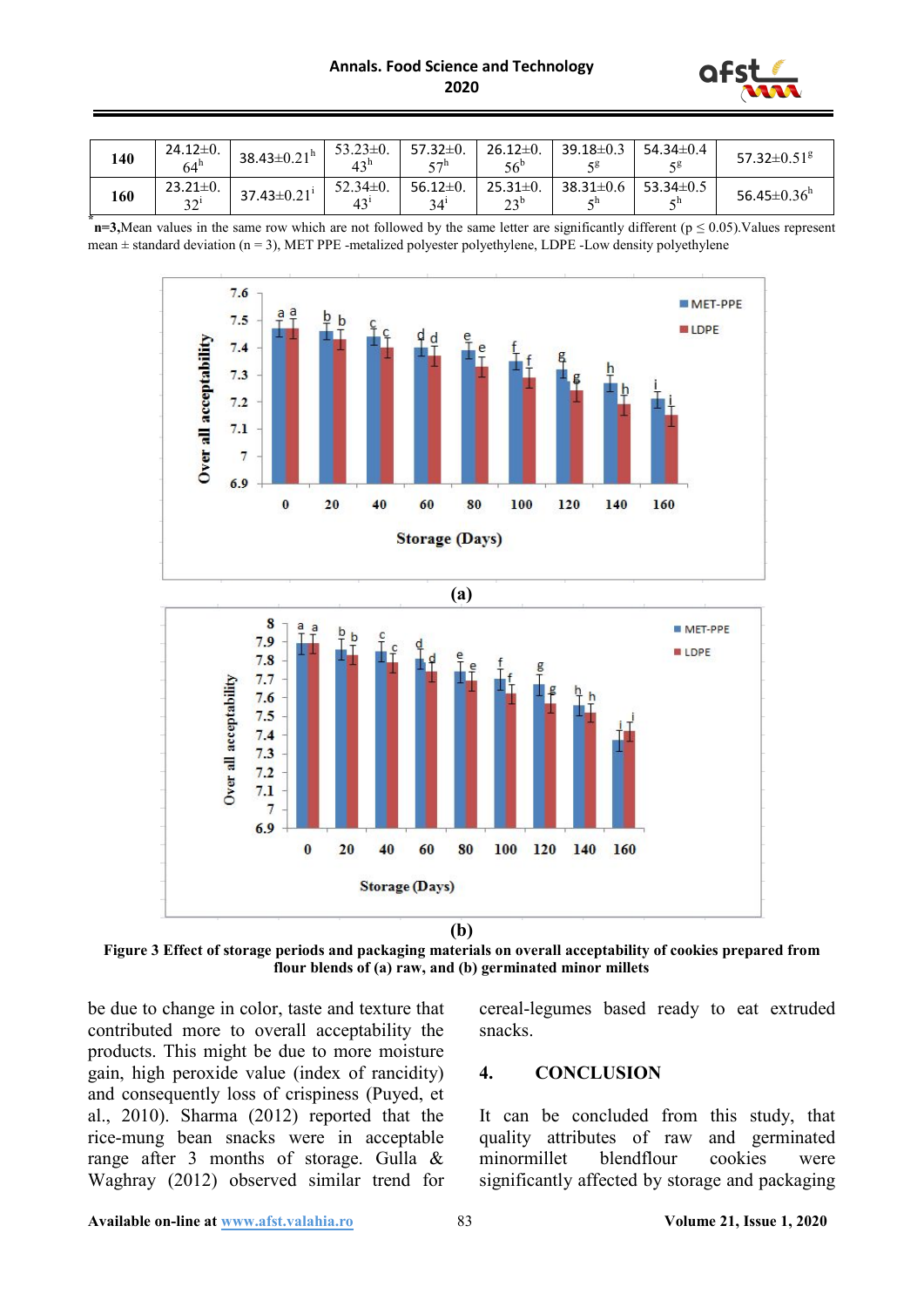

material. Moisture content, water activity, free fatty acids and peroxide value of stored products increased in all packages, while as hardness, color values (L value) and sensory scores reduced. The free fatty acid contents for raw flour cookies remained between 0.89 and 1.67mg KOH/g, while for germinated flour cookies the increase was from 1.06 to 1.78mg KOH/g. Although there was an increase in free fatty acid content during storage but increase was under permissible limits. The water activity values indicated that the both raw and germinated flour cookies were stable and safe from microbial spoilage up to 120 days. The highest average over all acceptability was observed for cookies packed in METPPE laminate while the lowest average over all acceptability was observed for raw blend flour cookies and germinated blend flour cookies packed in LDPE.

#### **Conflicts to interest**

The authors have declared no conflicts of interest for this article.

## **5. REFERENCES**

- [1]. A.A.C.C. (2000). Apporoved Methods of analysis (10-50D). *The American Association of Cereal Chemists* (10th ed) St. Paul, MN, U.S.A. AACC International.
- [2]. A.O.A.C. (2012). Official Methods of Analysis. Association of Official Agricultural Chemists, (19<sup>th</sup>) ed.), Washington, D.C. USA.
- [3]. A.O.C.S. (1997).Official methods and recommended practices of the American Oil Chemists' Society, (4th edn) D. Firestone,8–53 21.
- [4]. Anonymous, (2001).Official Methods of Analysis. *The Association of Official Analytical Chemists*, (16th edn.)Washington, DC, USA.
- [5]. Arogba, S. S. (2002). Quality characteristics of a model biscuit containing processed mango (Mangifera indica) kernel flour. *International Journal of Food Properties*, *5*(2), 249-260.
- [6]. Baixauli, R., Salvador, A., & Fiszman, S. M. (2008). Textural and colour changes during storage and sensory shelf life of muffins containing resistant starch. *European Food Research and Technology*, *226*(3), 523-530.
- [7]. Butt, M. S., Nasir, M., Akhtar, S., & Sharif, K. (2004). Effect of moisture and packaging on the shelf life of wheat flour. *Internet Journal of Food Safety*, *4*(1), 1-6.
- [8]. Camire, M. E., Dougherty, M. P., & Briggs, J. L. (2007). Functionality of fruit powders in extruded corn breakfast cereals. *Food Chemistry*, *101*(2), 765-770.
- [9]. Charunuch, C., Tangkanakul, P., Rungchang, S., & Sonted, V. (2007, January). Application of mulberry (Morus alba) for supplementing antioxidant activity in extruded Thai rice snack. In *International Workshop on Medicinal and Aromatic Plants 786* (pp. 137-146).
- [10]. Dhankhar, P., & Tech, M. (2013). A study on development of coconut based gluten free cookies. *International Journal of Engineering Science Invention*, *2*(12), 10-19.
- [11]. Eisa, H. A. (2006). The effect of using gluten free flours on the palatability, texture and water activity of white chocolate chip Macadamia Nut Cookies. Individual project written report. *Food and nutrition*, *453*.
- [12]. Ellin, D. M. (2007). Microbial food spoilage-Losses and control strategies. *Food Research Institute, University of Wisconsin-Madison. Madison, WI*, *53706*.
- [13]. Erickson, M. D., & Frey, N. (1994). Propertyenhanced oils in food applications. *Food technology (USA)*.
- [14]. Galić, K., Ćurić, D., & Gabrić, D. (2009). Shelf life of packaged bakery goods—A review. *Critical reviews in food science and nutrition*, *49*(5), 405- 426.
- [15]. Gulla, S., & Waghray, K.  $(2012)$ . Blending of oils: A case study on storage stability and sensory characteristics of a ready to eat extruded snack. *Journal of Nutrition, Dietetics and Food Science*, *2*(1), 1-12.
- [16]. Hough, G., Buera, M. D. P., Chirife, J., &Moro, O. (2001). Sensory texture of commercial biscuits as a function of water activity. *Journal of texture studies*, *32*(1), 57-74.
- [17]. ISO, 6586-I. (1985). Sensory analysis: General Guidance for the selection, training and monitoring of assessors. Part I: Selected assessors. pp. 253, Geneva, Switzerland, International Organization for Standardization.
- [18]. Jensen, Pernille N., and Jens Risbo. "Oxidative stability of snack and cereal products in relation to moisture sorption." *Food Chemistry* 103, no. 3 (2007): 717-724.
- [19]. Kumar, P., Masih, D., & Sonkar, C. (2015). Development & Quality Evaluation of Cookies Incorporated by Millets & Cardamom Powder. *The International Journal of Science and Technoledge*, *3*(8), 107.
- [20]. Lean, L. P., & Mohamed, S. (1999). Antioxidative and antimycotic effects of turmeric, lemon‐grass, betel leaves, clove, black pepper leaves and Garcinia atriviridis on butter cakes. *Journal of the*